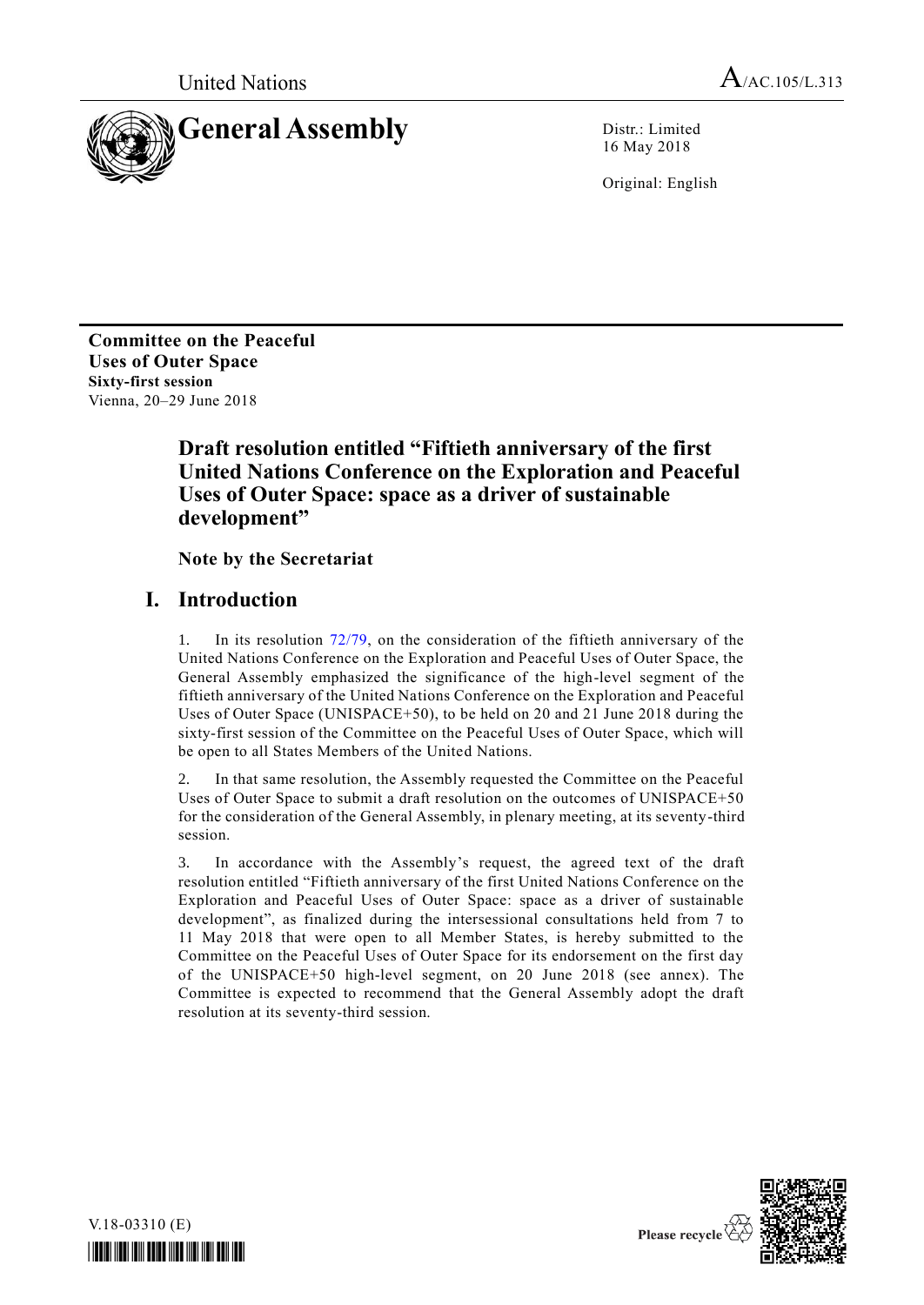### **Annex**

### **Draft resolution entitled "Fiftieth anniversary of the first United Nations Conference on the Exploration and Peaceful Uses of Outer Space: space as a driver of sustainable development"**

#### *The General Assembly*,

*Recalling* its resolutions 2453 A (XXIII) of 20 December 1968, [37/90](http://undocs.org/A/RES/37/90) of 10 December 1982, [54/68](http://undocs.org/A/RES/54/68) of 6 December 1999, [59/2](http://undocs.org/A/RES/59/2) of 20 October 2004 and [72/79](http://undocs.org/A/RES/72/79) of 7 December 2017,

*Recognizing* that the fiftieth anniversary of the first United Nations Conference on the Exploration and Peaceful Uses of Outer Space (UNISPACE+50) offers a unique opportunity for Member States to reflect on more than 50 years of achievement in space exploration and use and to chart the future contribution of the Committee to the global governance of outer space activities,<sup>1</sup> at a time when more participants, representing both governmental agencies and non-governmental entities, including industry and the private sector, are increasingly becoming involved in ventures to explore and use space and carry out space activities,

*Convinced* that UNISPACE+50 also offers a unique opportunity for Member States to look towards the future by strengthening the roles and activities of the Committee on the Peaceful Uses of Outer Space, its Scientific and Technical Subcommittee and its Legal Subcommittee and the Office for Outer Space Affairs of the Secretariat as unique platforms for international cooperation in the peaceful uses of outer space, in the fulfilment of their respective mandates,

*Emphasizing* that, for the past 50 years, the Committee on the Peaceful Uses of Outer Space, its subcommittees, supported by the Office for Outer Space Affairs, have provided unique platforms to promote international cooperation in space activities at all levels, to foster dialogue among spacefaring and emerging space nations, to increase capacity-building efforts for developing countries and to continue to shape the global governance of outer space activities to benefit people and the planet,

*Convinced* that the fulfilment of the 2030 Agenda for Sustainable Development<sup>2</sup> and the Sendai Framework for Disaster Risk Reduction 2015–2030 and of the commitments by States parties to the Paris Agreement<sup>3</sup> requires stronger coordination and support at all international levels, including through improved access to space-based data, applications and space infrastructure,

*Noting with satisfaction* the activities carried out under and the valuable support provided to Member States by the United Nations Platform for Space-based Information for Disaster Management and Emergency Response (UN-SPIDER), and acknowledging the valuable contributions of its network of regional support offices, while recognizing the need to enhance the Platform in order to ensure that it can fully deliver solutions and services under its established mandate and respond appropriately to the needs of developing countries,

*Recognizing* the importance of capacity-building, education and training provided by the regional centres for space science and technology education, affiliated to the United Nations, in particular for developing countries, and the need to enhance them to improve their overall capacity,

*Recognizing also* the important role of initiatives undertaken at the national, regional, interregional and broader international levels, including initiatives under the auspices of the Committee on the Peaceful Uses of Outer Space and the Office for

**\_\_\_\_\_\_\_\_\_\_\_\_\_\_\_\_\_\_**

<sup>&</sup>lt;sup>1</sup> See [A/AC.105/1137.](http://undocs.org/A/AC.105/1137)

<sup>2</sup> General Assembly resolution [70/1.](http://undocs.org/A/RES/70/1) 

<sup>&</sup>lt;sup>3</sup> See [FCCC/CP/2015/10/Add.1,](http://undocs.org/FCCC/CP/2015/10/Add.1) decision 1/CP.21, annex.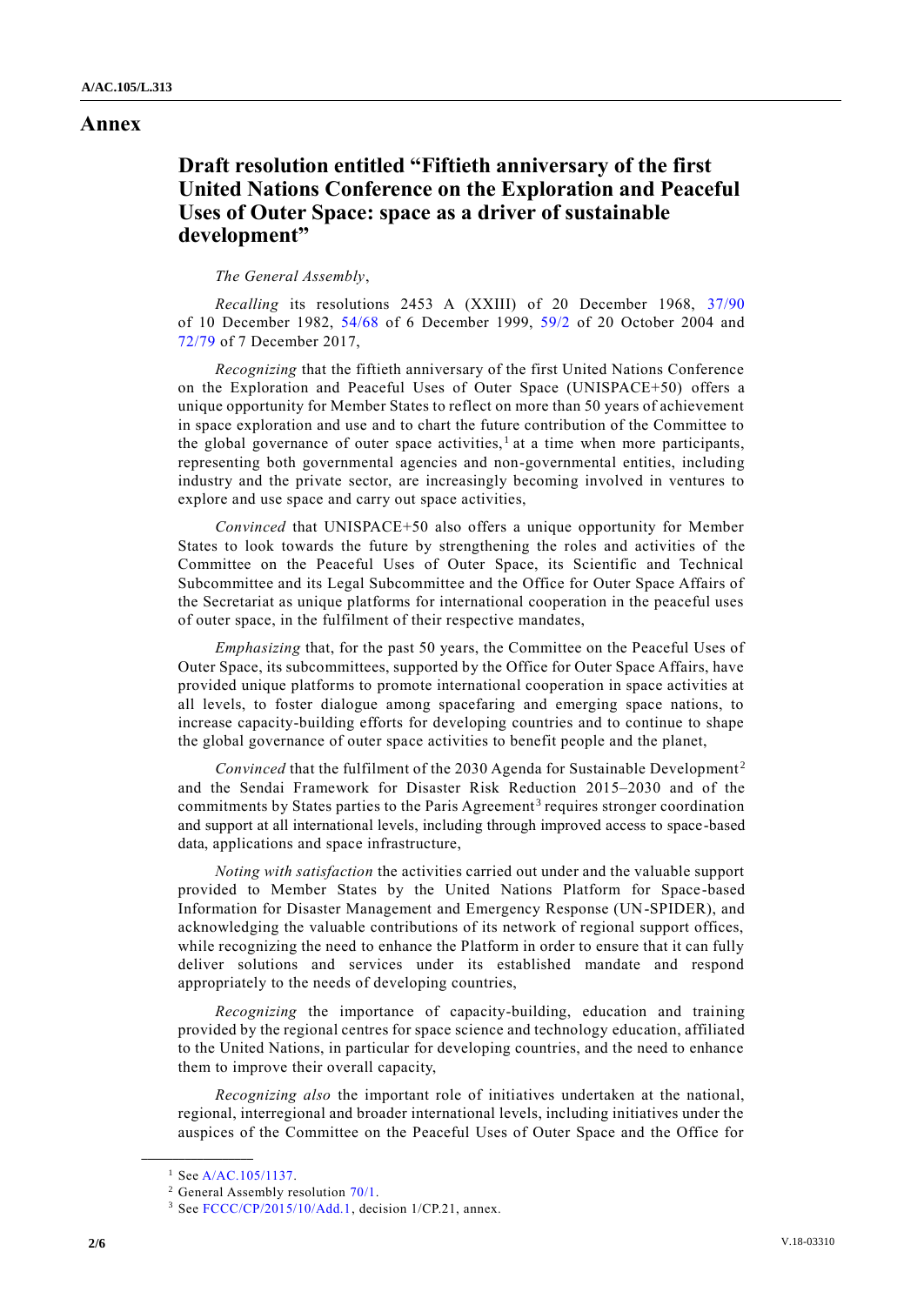Outer Space Affairs, in fostering international cooperation in the exploration and peaceful uses of outer space for the continuous growth and diversification of space activities,

*Recognizing further* that space science and technology and their applications have and will continue to have a significant role in achieving the comprehensive 2030 Agenda for Sustainable Development and the Sustainable Development Goals and targets contained therein, which are of critical importance for humankind and the planet,

*Emphasizing* the need to build stronger partnerships and international cooperation and coordination in the exploration and peaceful uses of outer space at all levels and among the participants representing the space community, in order to enhance the contribution of space activities for the realization of the 2030 Agenda for Sustainable Development and the Sustainable Development Goals and targets contained therein,

*Reiterating* that all countries, irrespective of their degree of economic or scientific development, are participants in, contributors to and beneficiaries of the exploration and peaceful uses of outer space,

*Stressing* the need to ensure the long-term sustainability of outer space activities and, in particular, the need to address the significant challenge posed by space debris, and convinced of the need to strengthen, through the Committee on the Peaceful Uses of Outer Space, international cooperation to achieve those goals and contribute to realizing a shared vision for the future in the exploration and use of outer space for peaceful purposes and for the benefit and in the interest of all humankind,

*Convinced* that ensuring that outer space remains an operationally stable and safe environment suitable for use by current and future generations would be consistent with the long-standing principles contained in the Treaty on Principles Governing the Activities of States in the Exploration and Use of Outer Space, including the Moon and Other Celestial Bodies, <sup>4</sup>

*Seriously concerned* about the possibility of an arms race in outer space, and bearing in mind the importance of article IV of the Outer Space Treaty,

*Recognizing* that all Member States, in particular those with major space capabilities, should contribute actively to the prevention of an arms race in outer space, with a view to promoting and strengthening international cooperation in the exploration and use of outer space for peaceful purposes,

*Mindful* of the need to promote access to the scientific, technological, economic, social, environmental and cultural benefits of space activities through international cooperation, and reaffirming that outer space shall be free for exploration and use by all States without any discrimination of any kind, on the basis of equality and in accordance with international law,

*Reaffirming*, in that regard, General Assembly resolution [51/122](http://undocs.org/A/RES/51/122) of 13 December 1996, entitled "Declaration on International Cooperation in the Exploration and Use of Outer Space for the Benefit and in the Interest of All States, Taking into Particular Account the Needs of Developing Countries", and the need to promote the fullest implementation thereof,

*Mindful* of the importance of increasing knowledge of outer space, including through enhanced access to astronomy and space science data for the benefit of humankind,

*Convinced* of the need for the Committee on the Peaceful Uses of Outer Space and its subcommittees to continue to address issues arising from commercial activities in outer space and consider how these activities might support the achievement of the Sustainable Development Goals,

**\_\_\_\_\_\_\_\_\_\_\_\_\_\_\_\_\_\_**

<sup>4</sup> United Nations, *Treaty Series*, vol. 610, No. 8843.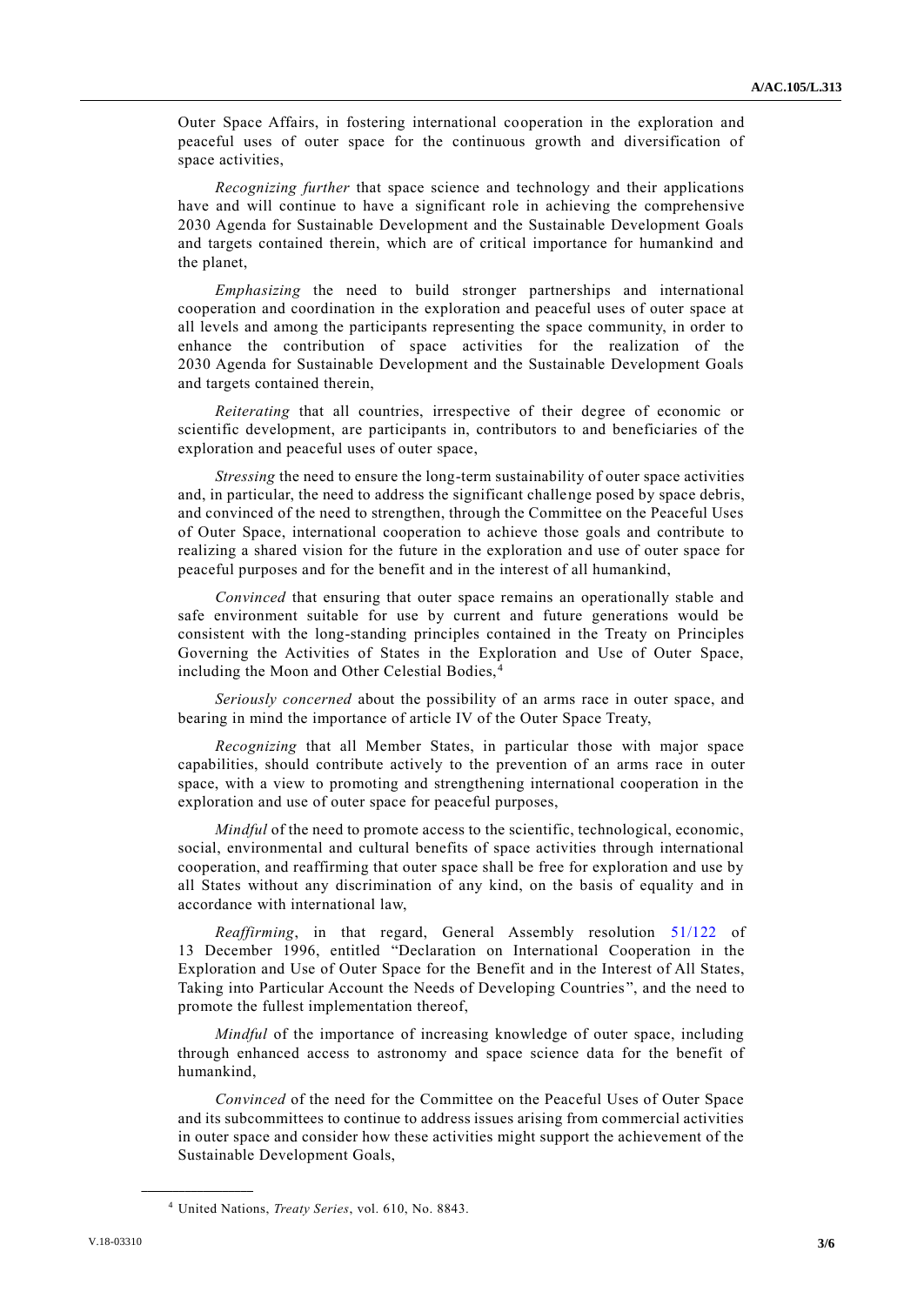*Acknowledging* that significant changes have occurred in the structure and content of space activities, as reflected in the emergence of new technologies and the increasing number of participants in such activities and, in this regard, recognizing the benefit of strengthening the global governance of outer space activities,

*Reiterating*, in that regard, the role of the Outer Space Treaty as the cornerstone of the international legal regime governing outer space activities, reiterating also that the Treaty manifests the fundamental principles of international space law, and convinced that the Treaty will continue to provide an indispensable framework for the conduct of outer space activities,

*Noting with satisfaction* that the Committee on the Peaceful Uses of Outer Space, in preparation for UNISPACE+50, has analysed the impact of the three UNISPACE conferences, held in 1968, 1982 and 1999, as well as the review undertaken in 2004, and has assessed its past, present and future role, as well as those of its subcommittees and the Office for Outer Space Affairs, and noting with satisfaction also that that assessment provided the basis for the selection of the seven thematic priorities of UNISPACE $+50$ ,  $5$ 

*Noting with appreciation* the outstanding work of the Committee on the Peaceful Uses of Outer Space and its subcommittees and the Office for Outer Space Affairs to develop the seven thematic priorities and the objectives, mechanisms and background documents<sup>6</sup> related to UNISPACE+50, which provide a perspective for the preparation of a "Space2030" agenda, as well as the work carried out within the framework of the four identified pillars, namely space economy, space society, space accessibility and space diplomacy,

*Emphasizing* that the seven thematic priorities of UNISPACE+50 represent a comprehensive approach to addressing key areas that together determine core objectives for the future work of the Committee on the Peaceful Uses of Outer Space and its subcommittees and the Office for Outer Space Affairs in the areas of global partnership in space exploration and innovation, current and future perspectives of the legal regime of outer space and global governance, enhanced information exchange on space objects and events, international framework for space weather services, strengthened space cooperation for global health, international cooperation towards low-emission and resilient societies and capacity-building for the twenty-first century,

*Welcoming* the UNISPACE+50 high-level segment, held in Vienna on 20 and 21 June 2018 to commemorate the fiftieth anniversary of the first United Nations Conference on the Exploration and Peaceful Uses of Outer Space, which marked a significant step towards charting the future contribution of the Committee on the Peaceful Uses of Outer Space to the global governance of outer space activities, including a "Space2030" agenda and implementation plan as part of the ongoing development of a comprehensive strategy, based on the UNISPACE+50 preparatory process, for strengthening the contribution of space activities and space tools to the achievement of the global agendas addressing long-term sustainable development concerns of humankind,

1. *Notes with appreciation* that the preparatory process and the high-level segment of UNISPACE+50 resulted in documents aimed at articulating a comprehensive, inclusive and strategically oriented vision on strengthening international cooperation in the exploration and peaceful uses of outer space, in which space is seen as a major driver of and contributor to the achievement of the Sustainable Development Goals for the benefit of all countries;

**\_\_\_\_\_\_\_\_\_\_\_\_\_\_\_\_\_\_**

<sup>5</sup> See [A/AC.105/1137.](http://undocs.org/A/AC.105/1137)

<sup>6</sup> Related documents include[: A/AC.105/1129,](http://undocs.org/A/AC.105/1129) [A/AC.105/1131,](http://undocs.org/A/AC.105/1131) [A/AC.105/1160,](http://undocs.org/A/AC.105/1160) [A/AC.105/1161,](http://undocs.org/A/AC.105/1161) [A/AC.105/1162,](http://undocs.org/A/AC.105/1162) [A/AC.105/1163,](http://undocs.org/A/AC.105/1163) [A/AC.105/1164,](http://undocs.org/A/AC.105/1164) [A/AC.105/1165,](http://undocs.org/A/AC.105/1165) [A/AC.105/1166,](http://undocs.org/A/AC.105/1166) [A/AC.105/1168,](http://undocs.org/A/AC.105/1168) [A/AC.105/1169,](http://undocs.org/A/AC.105/1169) [A/AC.105/1170,](http://undocs.org/A/AC.105/1170) [A/AC.105/1171,](http://undocs.org/A/AC.105/1171) [A/AC.105/1172,](http://undocs.org/A/AC.105/1172) [A/AC.105/1173,](http://undocs.org/A/AC.105/1173) [A/AC.105/1174,](http://undocs.org/A/AC.105/1174) [A/AC.105/1175,](http://undocs.org/A/AC.105/1175) [A/AC.105/1180](http://undocs.org/A/AC.105/1180) and [A/AC.105/1181.](http://undocs.org/A/AC.105/1181)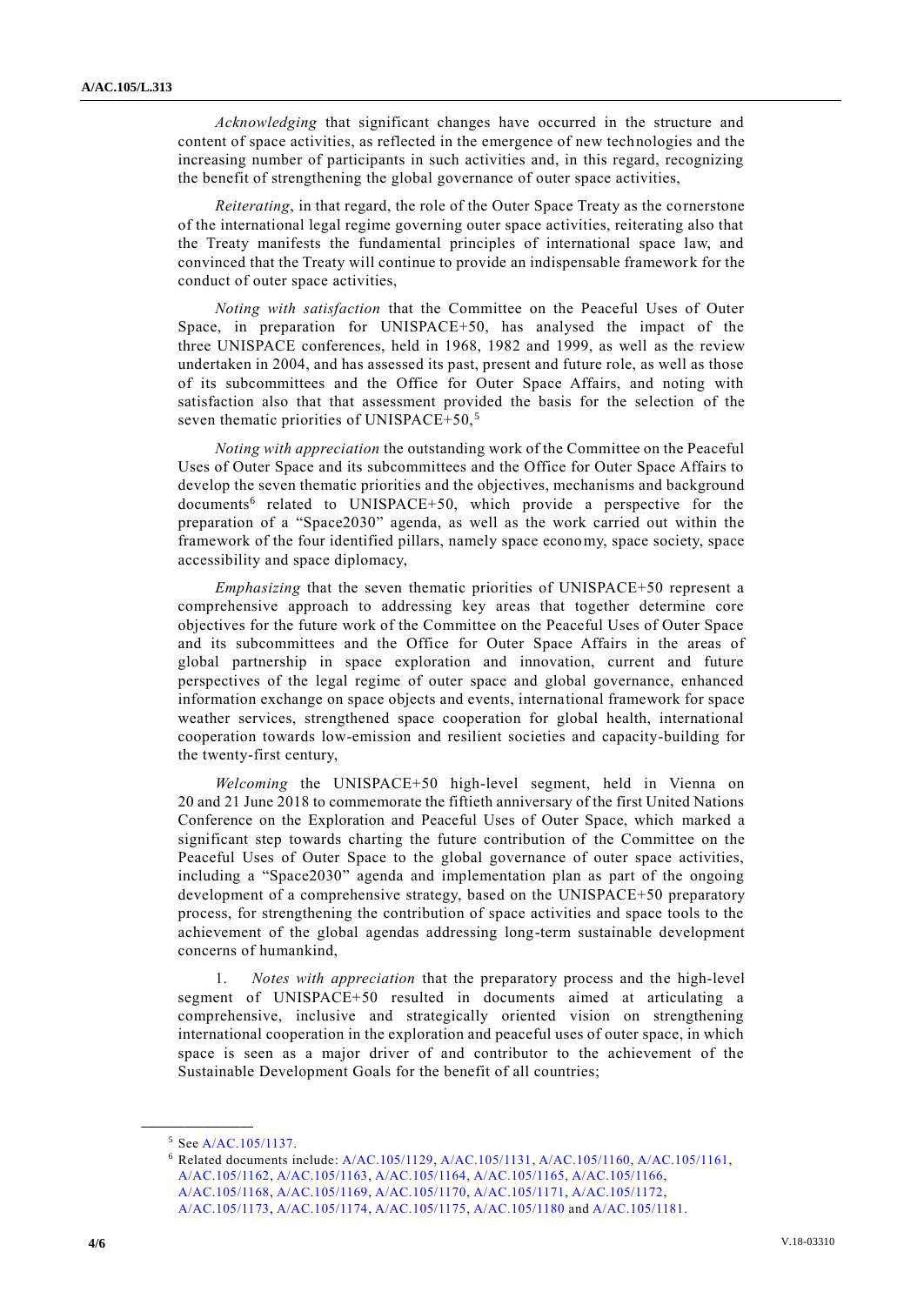2. *Invites* the Committee on the Peaceful Uses of Outer Space to continue to develop, based on the results of the UNISPACE+50 process, a "Space2030" agenda and implementation plan and to provide the General Assembly with the outcome of its work for consideration by the Assembly at its seventy-fifth session;

3*. Acknowledges* the importance of global partnership and strengthened cooperation among Member States, intergovernmental and non-governmental organizations, industry and private sector entities in fulfilling the "Space2030" agenda and its implementation plan;

4. *Encourages* all Member States to continue to promote and actively contribute to strengthening international cooperation in the peaceful use of outer space and the global governance of outer space activities, addressing challenges to humanity and sustainable development, ensuring the long-term sustainability of outer space activities and facilitating the realization of the 2030 Agenda for Sustainable Development,<sup>2</sup> taking into account the particular needs of developing countries;

5. *Also encourages* Member States to actively conduct bilateral, multilateral, regional and broader international space cooperation in various forms, including capacity-building, information- and infrastructure-sharing and the development of joint projects and, when appropriate, to integrate space cooperation with economic and development cooperation, in order to promote increased participation in space activities for emerging spacefaring nations and to assist countries in the achievement of the Sustainable Development Goals;

6. *Emphasizes* the need to promote international cooperation and take further coordinated action to ensure that space science and technology and their applications serve the goals of sustainable development and the betterment of humankind;

7. *Reaffirms* the unique role of the Committee on the Peaceful Uses of Outer Space and its subcommittees, supported by the Office for Outer Space Affairs of the Secretariat, as unique platforms for international cooperation in the exploration and use of outer space for peaceful purposes, for the global governance of outer space activities, for developing international space law, for fostering dialogue among spacefaring and emerging space nations and for promoting the increased involvement of all countries in space activities, including through capacity-building initiatives;

8*. Emphasizes* the need for the Committee on the Peaceful Uses of Outer Space to consider strengthening its role and activities, and those of its subcommittees, as supported by the Office for Outer Space Affairs, with a view to aligning them with the evolving needs identified by the Committee, taking into account, in particular, the "Space2030" agenda and its implementation plan, once agreed;

9. *Expresses its conviction* that the Committee on the Peaceful Uses of Outer Space, its subcommittees and the Office for Outer Space Affairs should continue to coordinate efforts to strengthen the implementation of the United Nations treaties and principles on outer space as a means of promoting the universality thereof;

10. *Encourages* States Members of the United Nations that have not done so to consider becoming members of the Committee on the Peaceful Uses of Outer Space;

11. *Encourages* the Committee on the Peaceful Uses of Outer Space and the Office for Outer Space Affairs to continue to fulfil their respective mandates and to cooperate and coordinate with other relevant entities within the United Nations system, and invites the Committee to explore ways to optimize cooperation and coordination, as appropriate, with other international organizations on space-related activities;

12. *Emphasizes* the need to strengthen the coordination and interrelationship between the Committee on the Peaceful Uses of Outer Space and its sub committees, assisted by the Office for Outer Space Affairs, in addressing their respective agenda items in a comprehensive, cross-cutting manner, combining scientific, technical, legal